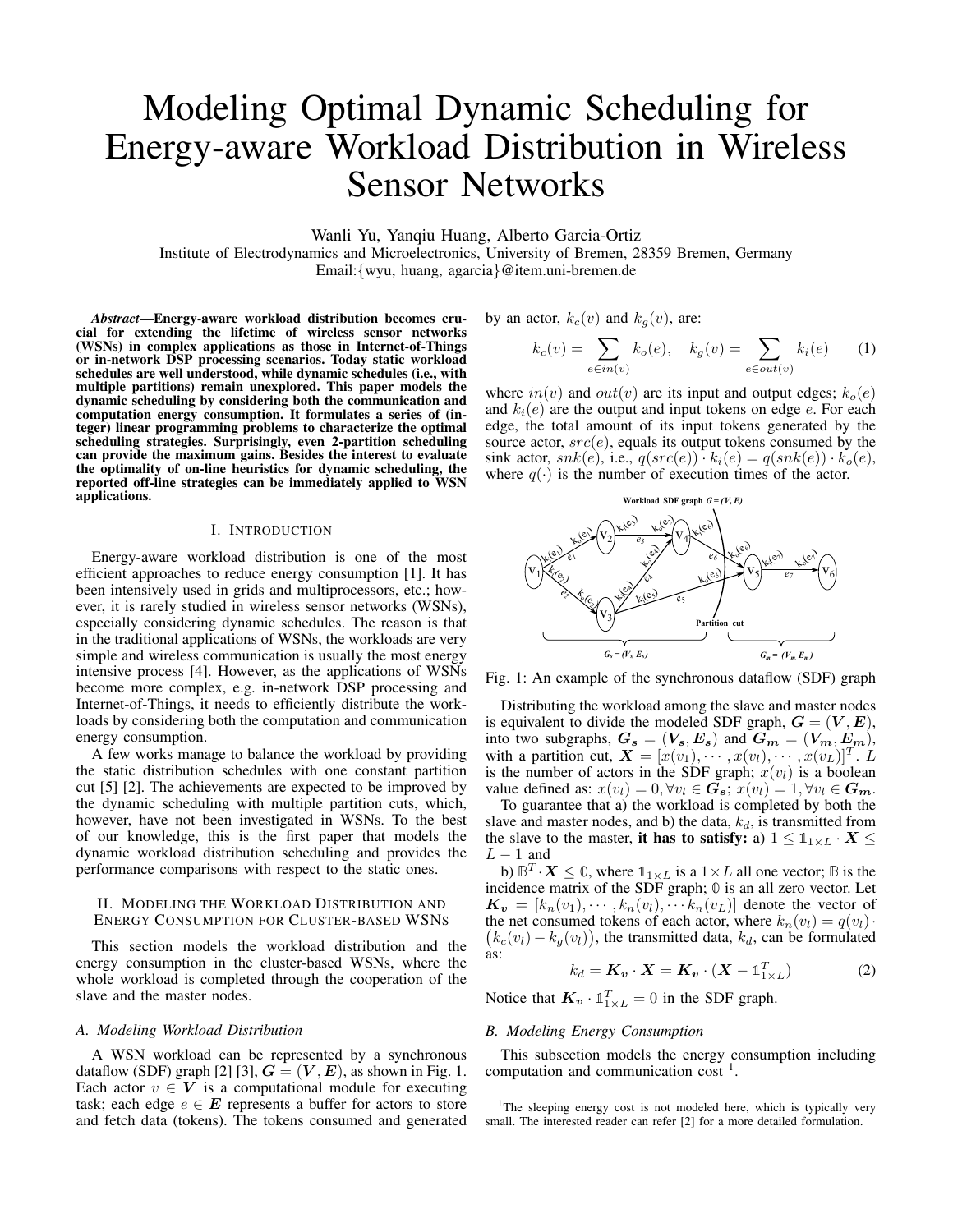The total computation energy consumption for slave  $i$  and master on a given partition,  $X_i$ , in one scheduling period are:

$$
E_{cp\_si}(X_i) = E_{cp\_si} \cdot \left(\mathbb{1}_{1 \times L}^T - X_i\right)
$$
  
\n
$$
E_{cp\_m}(X_i) = E_{cp\_m} \cdot X_i
$$
 (3)

where  $E_{cp\_si} = [e_{cp\_si}(v_1), \cdots, e_{cp\_si}(v_l), \cdots, e_{cp\_si}(v_L)]$ and  $E_{cp\_m} = [e_{cp\_m}(v_1), \cdots, e_{cp\_m}(v_l), \cdots, e_{cp\_m}(v_L)]$  are the vectors of the computation energy cost of each actor when it is executed in slave  $i$  and the master node, respectively. The calculation of  $e_{cp\_si}(v)$  and  $e_{cp\_m}(v)$  can be found in [5].

The communication energy cost of slave node  $i$  and the master node for transmitting and receiving  $k_d$  bits data are:

$$
E_{cm\_si}(\mathbf{X_i}) = e_{o\_si} + e_{tx\_si} \cdot k_d
$$
  
=  $e_{o\_si} + e_{tx\_si} \cdot \mathbf{K_v} \cdot (\mathbf{X_i} - \mathbb{1}_{1 \times L}^T)$   

$$
E_{cm\_m}(\mathbf{X_i}) = e_{o\_m} + e_{rx} \cdot k_d
$$
  
=  $e_{o\_m} + e_{rx} \cdot \mathbf{K_v} \cdot \mathbf{X_i}$  (4)

where  $e_{o\_si}$  and  $e_{o\_m}$  are the energy of slave i and the master spent on the overhead activities [2];  $e_{tx\_si}$  and  $e_{rx}$  are the corresponding energy cost for transmitting and receiving one bit data, respectively.

Since the master node is in charge of all the  $n$  slave nodes, it has to iterate  $n$  times to receive and process the data. Combing Eq. (3) and (4), the energy consumption of slave  $i$  and the master node in one scheduling period can be expressed as:

$$
E_{si}(\mathbf{X_i}) = E_{cp\_si}(\mathbf{X_i}) + E_{cm\_si}(\mathbf{X_i})
$$
  

$$
E_m(\mathbf{X_{1,\dots, X_n}}) = \sum_{i=1}^{n} E_{cp\_m}(\mathbf{X_i}) + E_{cm\_m}(\mathbf{X_i})
$$
 (5)

# III. ENERGY-AWARE WORKLOAD DISTRIBUTION

SCHEDULES FOR MAXIMIZING THE NETWORK LIFETIME

For generality, we consider an asymmetrical network, where each slave node needs an individual partition solution. The network lifetime is defined as the time when the first node runs out of energy, which is a very popular definition [2] [6].

#### *A. Static Scheduling for Workload Distribution*

The policy of the static scheduling is to use an individual partition cut to distribute the workload for each slave and master nodes during all time. The nodes in each scheduling period consume fixed energy. The problem of maximizing the network lifetime  $T_{net}$  is equivalent to minimize its reciprocal  $1/T_{net}$ . It can be formulated as a binary integer linear programming (BIP) problem:

$$
\arg\min_{\mathbf{X}_i} \max \left\{ \frac{E_m(\mathbf{X}_1, \dots, \mathbf{X}_n)}{B_m}, \frac{E_{si}(\mathbf{X}_i)}{B_{si}} \right\}, i = 1, \dots, n
$$
\nsubject to : (6)

$$
1 \leq \mathbb{1}_{1 \times L} \cdot \boldsymbol{X_i} \leq L - 1 \quad \& \quad \mathbb{B}^T \cdot \boldsymbol{X_i} \leq 0
$$

By solving this BIP problem the static schedule can maximize the network lifetime with one constant partition.

#### *B. Dynamic Scheduling for Workload Distribution*

In the real scenario, the workload cannot be distributed equally with only one partition cut. An example is shown in Fig. 2, executing actor  $v_2$  costs much more energy than  $v_1$ and  $v_3$ . Assuming  $C_2$  is the partition calculated by the static scheduling, the slave node will die soon, while the master still has plenty of energy. If both cuts are used, the energy consumption of slave and master can be more balanced. This motivates us to study two concrete multi-partition schedules.



Fig. 2: A simple example of the schedule with 2 partitions

*1) Cyclic scheduling:* The policy of cyclic scheduling selects a given set of partition cuts, they are iteratively used one after another. The optimal solution can be calculated by copying the original SDF graph  $nc-1$  times (nc is the number of the expected partition cuts) to obtain an extended graph, then using Eq. (6) to calculate the big partition  $X_i$  which is a  $nc \, L \times 1$  vector that consists of nc partitions  $X_{i\_1}, \cdots, X_{i\_{nc}}$ .

As nc increases, some partition cuts may be repeated due to the limited amount of possible partition cuts in a SDF graph. The cyclic scheduling is actually selecting partition cuts with the corresponding weights. When  $nc$  approaches infinity, it can find the best solution to achieve the global maximum network lifetime. But solving the BIP problem for larger  $nc$ also becomes very computational expensive. We address this issue in the following section.

*2) Weighted scheduling:* A weighted scheduling is proposed to reduce the computation complexity of the cyclic scheduling. It provides the ideal partition cuts with the corresponding weights (probabilities), through calculating the probability of each actor that belongs to the slave or the master.

Let  $E_{si}^{j}(\boldsymbol{X}_{i}^{j})$  denote the energy cost of slave node i when exploiting the partition  $X_i^j$ , and  $E_m^j(X_1^j, ..., X_n^j)$  denote the cost of the master node in the  $j$ th scheduling round. Assuming that the network collapses after  $J$  rounds, according to Eq. (5), the average energy cost of the slave and the master nodes in one scheduling round can be formulated as:

$$
\overline{E}_{si}(\Gamma_i) = \frac{1}{J} \cdot \sum_{j=1}^{J} E_{si}^j(X_i^j)
$$
\n
$$
= e_{o\_si} + \left( E_{cp\_si} - e_{tx\_si} \cdot K_v \right) \cdot \left( \mathbb{1}_{1 \times L}^T - \Gamma_i \right)
$$
\n
$$
\overline{E}_m(\Gamma_{i, \dots, \Gamma_n}) = \frac{1}{J} \cdot \sum_{j=1}^{J} E_m^j(X_{1, \dots, \Gamma_n^j)
$$
\n
$$
= \sum_{i=1}^{n} e_{o\_m} + \left( E_{cp\_m} + e_{rx} \cdot K_v \right) \cdot \Gamma_i
$$
\n(7)

where  $\mathbf{\Gamma}_{i} = \frac{1}{J} \sum_{j=1}^{J} \mathbf{X}_{i}^{j} = [\gamma_{i}(v_{1}), \cdots \gamma_{i}(v_{l}), \cdots \gamma_{i}(v_{L})]^{T}$ . Each element  $\gamma_i(v_l) = \frac{1}{J} \cdot \sum_{j=1}^J x_i^j(v_l)$ , satisfying  $0 \leq$  $\gamma_i(v_l) \leq 1$ , is the probability that how often the actor  $v_l$ is executed by the master. Consequently, maximizing the network lifetime can be formulated as the following linear programming (LP) problem:

$$
\arg\min_{\mathbf{\Gamma}_i} \max \left\{ \frac{\overline{E}_m(\mathbf{\Gamma}_i, \dots, \mathbf{\Gamma}_n)}{B_m}, \frac{\overline{E}_{si}(\mathbf{\Gamma}_i)}{B_{si}} \right\}, i = 1, \dots, n
$$
\n
$$
\text{subject to:}
$$
\n
$$
1 \leq \mathbb{1}_{1 \times L} \cdot \mathbf{\Gamma}_i \leq L - 1 \quad \& \quad \mathbb{B}^T \cdot \mathbf{\Gamma}_i \leq 0
$$
\n
$$
(8)
$$

This LP problem can be solved with the help of the optimization tools. After obtaining  $\Gamma_i$ , it is straightforward to calculate the corresponding partition cuts and their weights. An example is illustrated in the simulation.